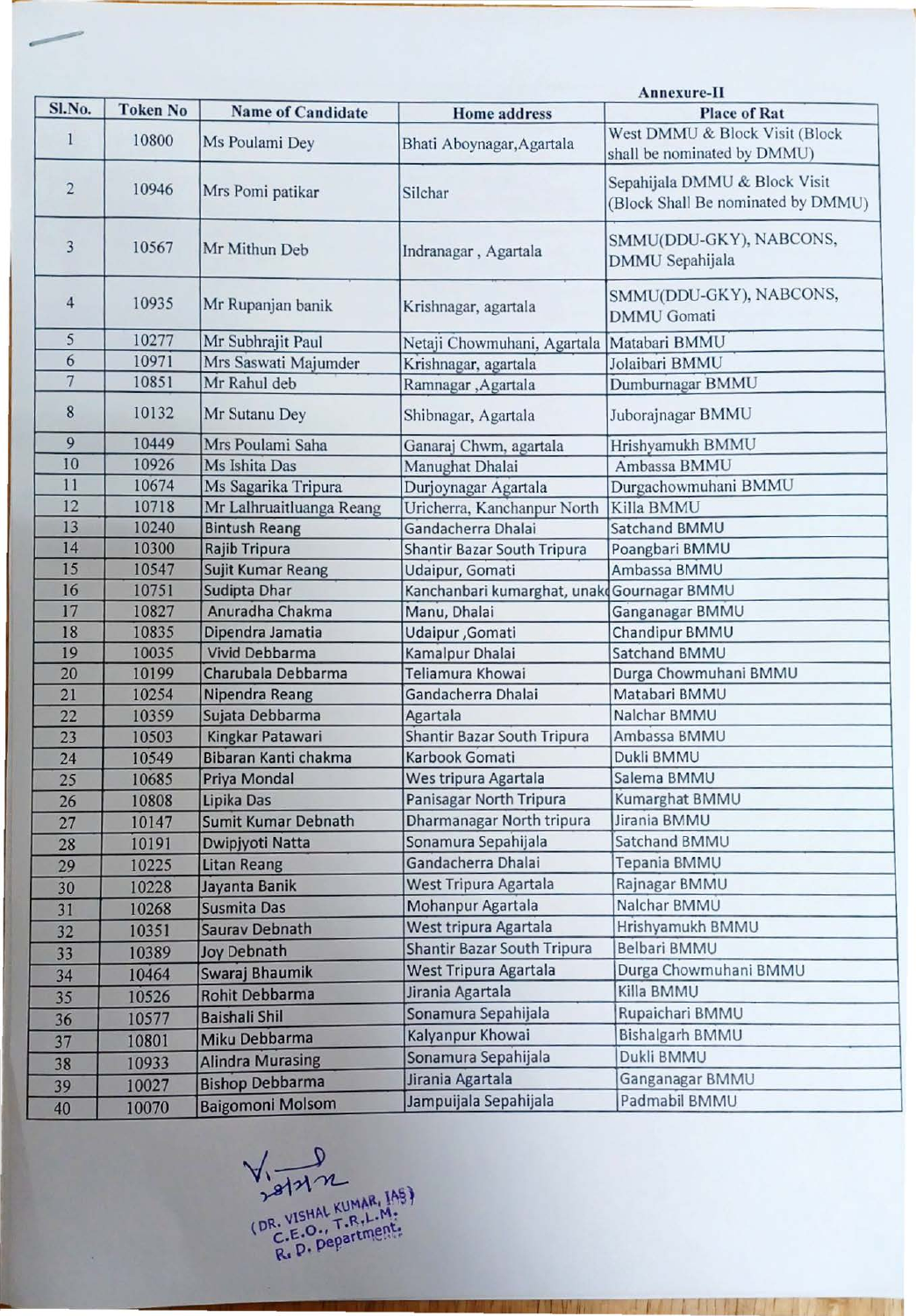| 41 | 10134 | <b>Ripan Bhowmik</b> | Sonamura Sepahijala      | Mohanpur BMMU          |
|----|-------|----------------------|--------------------------|------------------------|
| 42 | 10250 | Sidhartha Bhowmik    | Sonamura Sepahijala      | Poangbari BMMU         |
| 43 | 10350 | Jiban Jyoti Tripura  | Karbook Gomati           | <b>Bokapa BMMU</b>     |
| 44 | 10440 | Suha Chakma          | Abhoynagar Agartala      | Pecharthal BMMU        |
| 45 | 10522 | Kuldeep Kumar Sarkar | West Tripura Agartala    | <b>Gournagar BMMU</b>  |
| 46 | 10620 | Lal Biaktluanga      | Kanchanpur North Tripura | Mungiakami BMMU        |
| 47 | 10637 | Saikat Debnath       | Agartala                 | <b>Pecharthal BMMU</b> |
| 48 | 10703 | Subhrajit Ghosh      | Agartala                 | Chandipur BMMU         |
| 49 | 10772 | <b>Babita Saha</b>   | Udaipur, Gomati          | <b>Bamutia BMMU</b>    |
| 50 | 10790 | <b>Subinay Das</b>   | West Tripura Agartala    | Mohonbog BMMU          |
| 51 | 10937 | Aparna Barman        | Sabroom South Tripura    | Kakrabon BMMU          |

Via Hamps